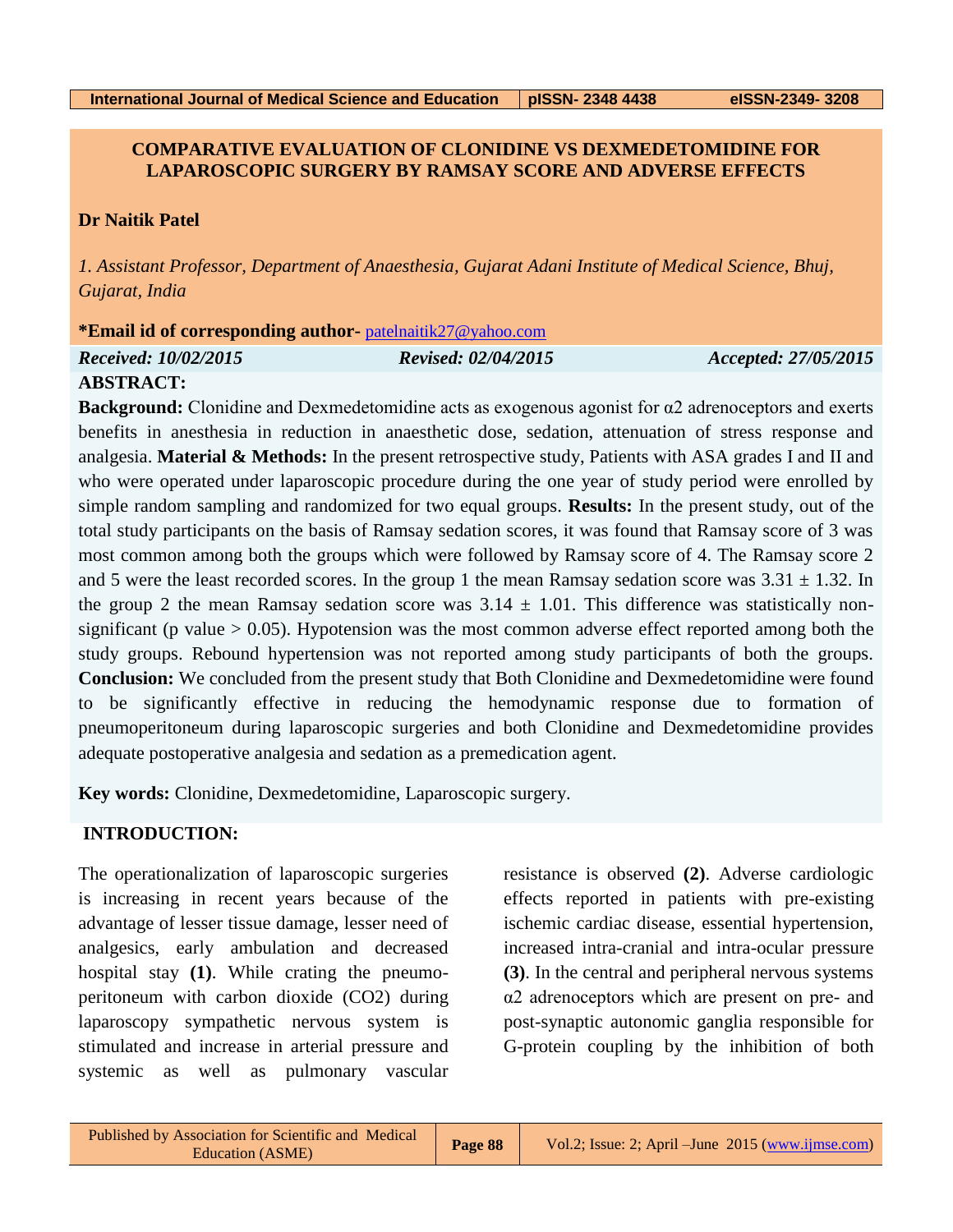**International Journal of Medical Science and Education pISSN- 2348 4438 eISSN-2349- 3208**

phospholipase C and adenylyl cyclase activity and leads to subsequent effects **(4)**.

Clonidine and Dexmedetomidine acts as exogenous agonist for  $\alpha$ 2 adrenoceptors and exerts benefits in anesthesia in reduction in anaesthetic dose, sedation, attenuation of stress response and analgesia **(5)**. Clonidine premedication reduces the stress response to surgical stimuli and also reduces requirement of the anaesthetic dose and analgesia and additionally has stabilizing effect over blood pressure through baroreceptors **(6)**. It was reported that clonidine reduces the heart rate, systemic vascular resistance and inhibits the release of catecholamines and vasopressin induced by pneumoperitoneum in laparoscopy which modulates the hemodynamic changes **(7)**. It was reported that dexmedetomidine also modulates the hemodynamic changes by inhibiting the release of catecholamines and vasopressin induced by pneumoperitoneum in laparoscopy. Various studies have been reported the anxiolytic and sedative properties as well as sympatholytic characteristics of dexmedetomidine **(8)**. We conduct present study to assess the comparative evaluation of clonidine and dexmedetomidine for laparoscopic surgery by ramsay score and adverse effects.

# **MATERIALS & METHODS**

The present prospective study was conducted at our tertiary care hospital and the study duration was one year from January 2014 to December 2014. A sample size of 60 was calculated at 95% confidence interval at 5% of maximum allowable error. Patients with ASA grades I and II and who were operated under laparoscopic procedure during the one year of study period were enrolled by simple random sampling and randomized for

two equal groups. Clearance from hospital ethics committee was taken before start of study. Written informed consent was taken from each study participant.

All the data were recorded related to detailed clinical history, cause of admission, APACHE -2 scores, and co-morbidities. Patients with cardiovascular, renal disease, neurologic disease, hepatic diseases, diabetic mellitus, procedure duration more than 120 minutes, patients who were taking anti-hypertensive, analgesics, antipsychotics or sedative medicines and pregnant or breast feeding females were excluded from the present study. Study participants were divided in two groups 1st Group received 2 μg/kg of clonidine diluted in 10 ml of normal saline iv and 2nd group received 1 μg/kg of dexmedetomidine dilute in 10 ml normal saline iv, before induction of general anaesthesia. All the study participants were subjected to electrocardiography, end tidal CO2, temperature and baseline cardio-respiratory parameters were also recorded. Data analysis was carried out using SPSS v22. All tests were done at alpha (level significance) of 5%; means a significant association present if p value was less than 0.05.

## **RESULTS**

In the present study, we enrolled 60 patients who were operated under laparoscopic procedure during the one year of study period. Out of the total study participants (26) 43.3% were females and (34) 56.6% were males. The mean age of study population was  $43.55 \pm 5.9$  years. Study participants were divided in two groups 1st Group received 2 μg/kg of clonidine diluted in 10 ml of normal saline iv and 2nd group received 1 μg/kg of dexmedetomidine dilute in 10 ml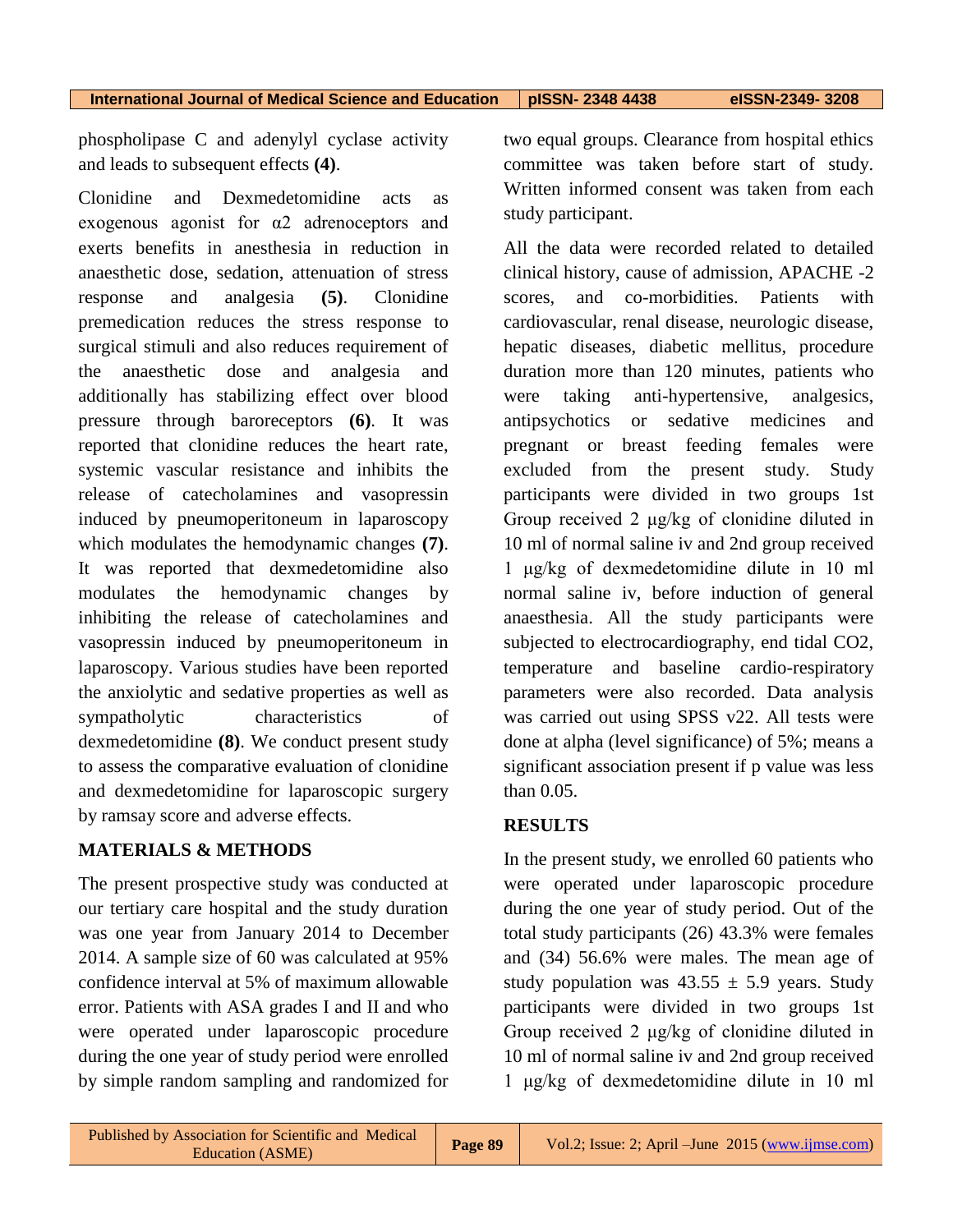#### **International Journal of Medical Science and Education pISSN- 2348 4438 eISSN-2349- 3208**

normal saline iv, before induction of general anaesthesia. Out of the total study participants of group 1 12 (40%) were females and 18 (60%) were males. The mean age of study population was  $42.6 \pm 5.8$  years. The mean value of APACHE II-score was  $12.54 \pm 01.98$ . Out of the total study participants of group 2, 14 (46.6%) were females and 16 (53.4%) were males. The mean age of study population was  $44.5 \pm 6.2$ years. The mean value of APACHE II-score was  $12.32 \pm 02.01$  (Table 1)

**Table 1:** Distribution of study participants according to study parameters.

| <b>Study</b><br>parameters | <b>Group 1</b><br>$(n=30)$ | <b>Group 2</b><br>$(n=30)$ |
|----------------------------|----------------------------|----------------------------|
| Mean age                   | $42.6 \pm 5.8$             | $44.5 \pm 6.2$             |
| (years)                    |                            |                            |
| Gender                     | 18:17                      | 19:16                      |
| Male                       | 18 (60%)                   | $16(53.4\%)$               |
| Female                     | 12 (40%)                   | 14 (46.6%)                 |
| <b>APACHE II-</b>          | $12.54 \pm 01.98$          | $12.32 \pm 02.01$          |
| score                      |                            |                            |

**Table 2:** Distribution of Ramsay Sedation Score among study groups.

| <b>Ramsay</b><br><b>Sedation</b><br><b>Score</b> | <b>Group 1</b> | <b>Group 2</b> | p value |
|--------------------------------------------------|----------------|----------------|---------|
| Mean                                             | 3.31           | 3.14           | 0.647   |
| <b>SD</b>                                        | 1.32           | 1.01           |         |

On the basis of Ramsay sedation scores, it was found that Ramsay score of 3 was most common among both the groups which was followed by Ramsay score of 4. The Ramsay score 2 and 5 were the least recorded scores. In the group 1 the mean Ramsay sedation score was  $3.31 \pm 1.32$ . In the group 2 the mean Ramsay sedation score was  $3.14 \pm 1.01$ . This difference was statistically nonsignificant (p value  $> 0.05$ ). (Table 2)

We found that hypotension was the most common adverse effect reported among both the study groups. Rebound hypertension was not reported among study participants of both the groups. Among group 1 10 (33.3%) of study participants had hypotension and among group 2, 4(13.3%) of study participants had hypotension. This difference was statistically significant (p value  $< 0.05$ ). Among group 1, 4 (13.3%) of study participants had bradycardia and among group 2, 3 (10%) of study participants had bradycardia. This difference was statistically non-significant (p value  $> 0.05$ ). (Table 3)

**Table 3:** Distribution of study participants according to adverse effects.

| <b>Adverse</b><br>effects | <b>Group 1</b> | <b>Group</b><br>2 | p value    |
|---------------------------|----------------|-------------------|------------|
| Hypotension               | $10(33.3\%)$   | 4(13.3%)          | ${}< 0.05$ |
| <b>Bradycardia</b>        | 4(13.3%)       | $3(10\%)$         | > 0.05     |
| Rebound                   |                | 0                 |            |
| hypertension              |                |                   |            |

# **DISCUSSION**

We enrolled 60 patients who were operated under laparoscopic procedure during the one year of study period. Out of the total study participants **(26)** 43.3% were females and **(34)** 56.6% were males. The mean age of study population was  $43.55 \pm 5.9$  years. Study participants were divided in two groups 1st Group received 2 μg/kg of clonidine diluted in 10 ml of normal saline iv and 2nd group received 1 μg/kg of dexmedetomidine dilute in 10 ml normal saline iv, before induction of general anaesthesia. Out of the total study participants of group 1 12 (40%) were females and 18 (60%) were males. The mean age of study population was  $42.6 \pm 5.8$  years. The mean value of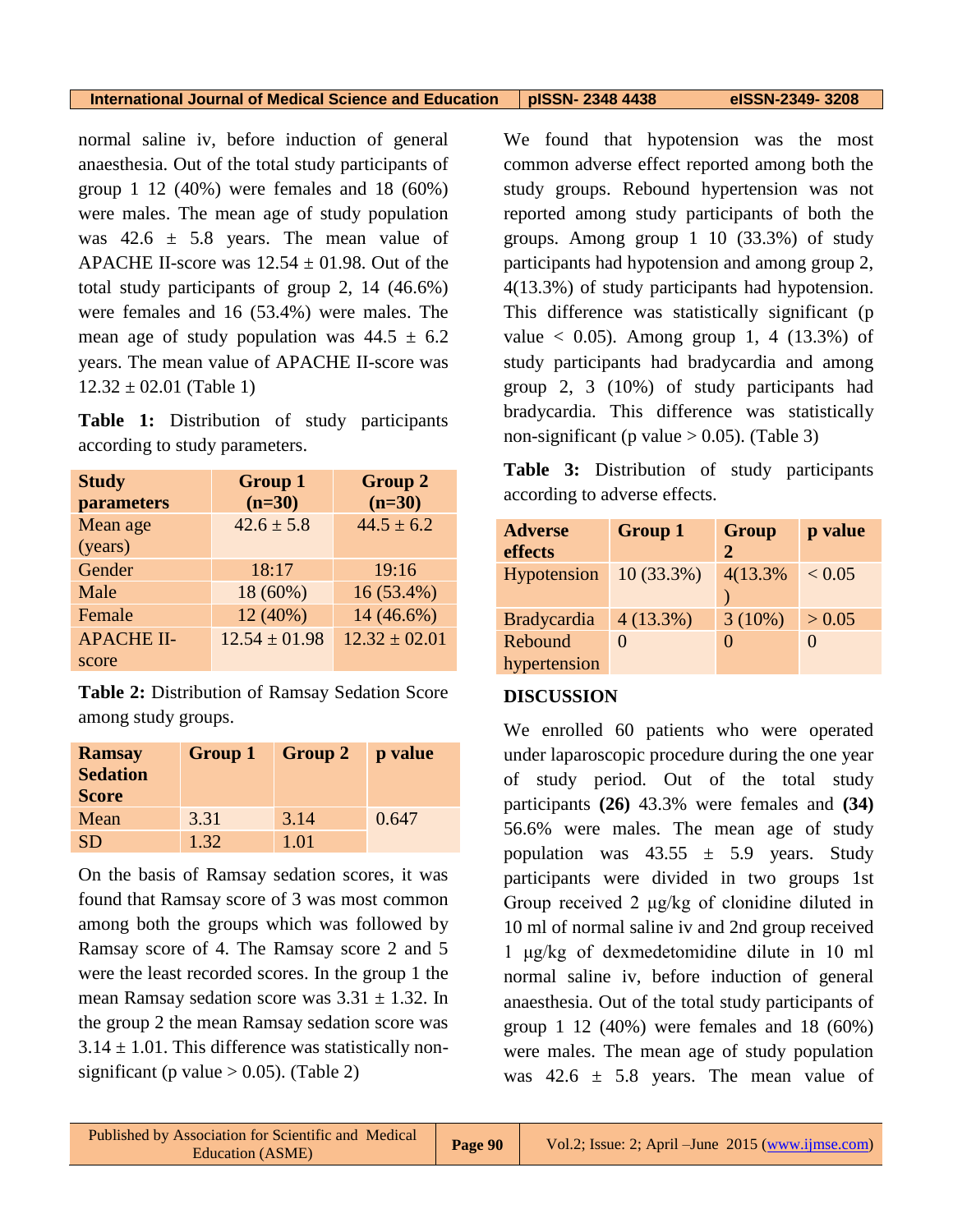APACHE II-score was  $12.54 \pm 01.98$ . Group 2, 14 (46.6%) were females and 16 (53.4%) were males. The mean age of study population was  $44.5 \pm 6.2$  years. The mean value of APACHE II-score was  $12.32 \pm 02.01$ . Similar results were obtained in a study conducted by Bijoy Kumar Panda et al for the Comparative study of Clonidine and Dexmedetomidine for sympathoadrenal response, perioperative anaesthesia requirements and cost evaluation. They reported similar results as the present study **(9)**. Similar results were obtained in a study conducted by Praveen Chandra et al for the Comparative study of Clonidine and Dexmedetomidine among patients undergoing surgery for fractures of femur and tibia. They reported similar results as the present study **(10)**.

On the basis of Ramsay sedation scores, it was found that Ramsay score of 3 was most common among both the groups which was followed by Ramsay score of 4. The Ramsay score 2 and 5 were the least recorded scores. In the group 1 the mean Ramsay sedation score was  $3.31 \pm 1.32$ . In the group 2 the mean Ramsay sedation score was  $3.14 \pm 1.01$ . This difference was statistically nonsignificant (p value  $> 0.05$ ). Similar results were obtained in a study conducted by Mallika Ganesh et al for the Comparative study of Clonidine and Dexmedetomidine among patients undergoing surgery as an adjuvant to intrathecal bupivacaine for lower abdominal surgeries. They reported similar results as the present study **(11)**. Similar results were obtained in a study conducted by Vidhi Mahendru et al for the Comparative study of Clonidine and Dexmedetomidine among patients undergoing surgery as adjuvants to hyperbaric bupivacaine among patients undergoing lower limb surgery in their double

blind controlled study. They reported similar results as the present study **(12)**.

Rebound hypertension was not reported among study participants of both the groups. Among group 1 10 (33.3%) of study participants had hypotension and among group 2, 4(13.3%) of study participants had hypotension. This difference was statistically significant ( $p$  value  $\lt$ 0.05). Among group 1, 4 (13.3%) of study participants had bradycardia and among group 2, 3 (10%) of study participants had bradycardia. This difference was statistically non-significant (p value  $> 0.05$ ). Similar results were obtained in a study conducted by Summaira Jan et al for the Comparative study of Clonidine and Dexmedetomidine for assessing hemodynamic responses at different surgical stages among patients undergoing for elective transnasal transsphenoidal resection of pituitary tumors. They reported similar results as the present study **(13)**. Similar results were obtained in a study conducted by Rajdip Hazra et al for the Comparative study of Clonidine and Dexmedetomidine for assessing hemodynamic responses during laparoscopic cholecystectomy. They reported similar results as the present study **(14)**.

## **CONCLUSION**

We concluded from the present study that Both Clonidine and Dexmedetomidine were found to be significantly effective in reducing the hemodynamic response due to formation of pneumoperitoneum during laparoscopic surgeries and both Clonidine and Dexmedetomidine provides adequate postoperative analgesia and sedation as a premedication agent.

### **REFERENCES**